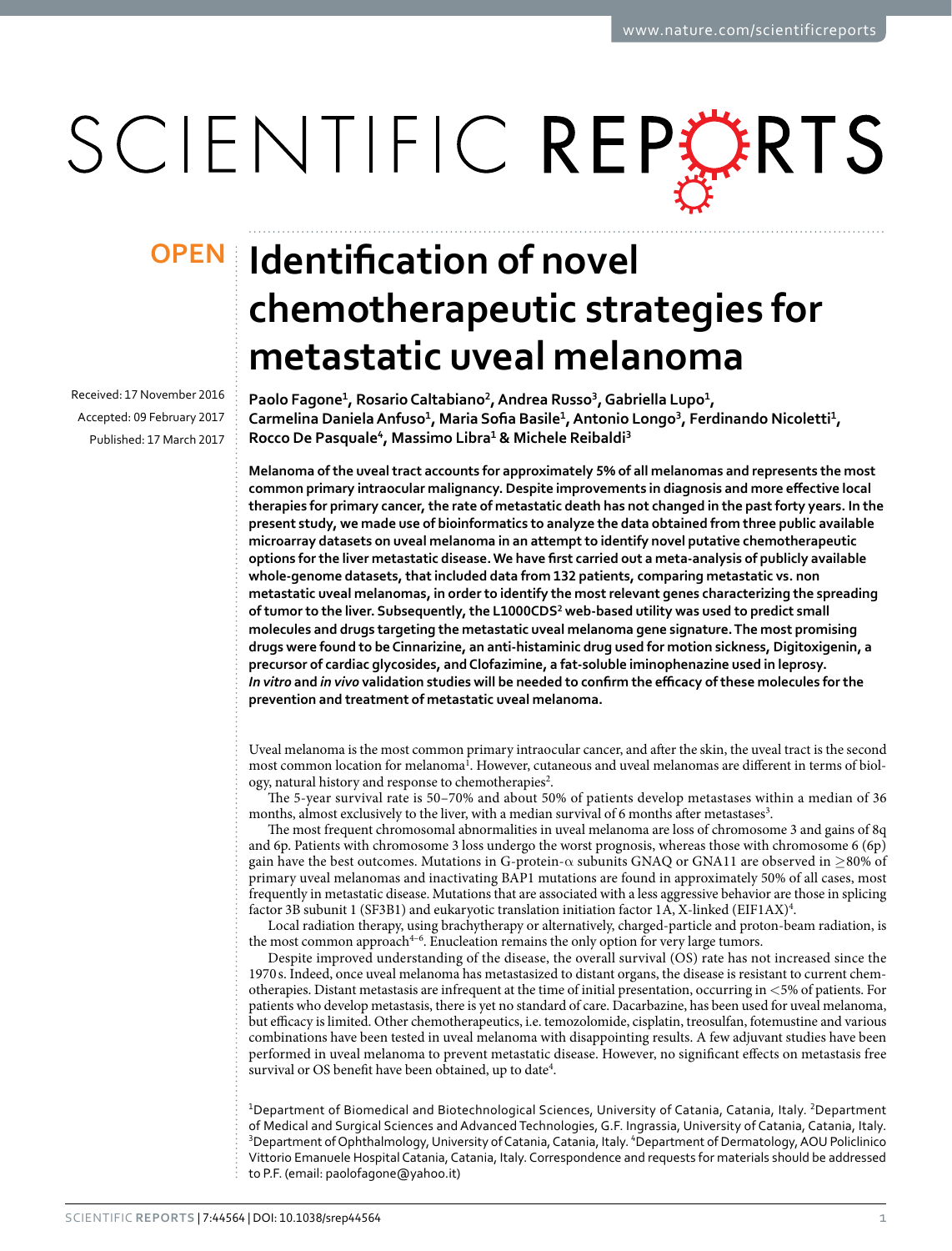<span id="page-1-0"></span>

|       | <b>GEO</b> | <b>Patients</b>                                                                                                |                                                                                             |                     |                           |
|-------|------------|----------------------------------------------------------------------------------------------------------------|---------------------------------------------------------------------------------------------|---------------------|---------------------------|
| Study | accession  | Localized $(n.)$                                                                                               | Metastatic (n.)                                                                             | <b>Samples</b>      | Platform                  |
|       | GSE22138   | 28 Mean age: 59.1 Chr3 monosomy:<br>10/28; Partial alteration: 2/28; Not<br>available:2/28 36 months follow-up | 35 Mean age: 60.5 Chr3<br>monosomy: 22/35; Partial<br>alteration: 3/35; Not available: 6/35 | Primary tumor (eye) | Affymetrix U133 plus 2    |
| 2     | GSE44295   |                                                                                                                | 24                                                                                          | Primary tumor (eye) | Illumina Human ref. 8 v.3 |
| 3     | GSE73652   | $5 > 6$ years follow-up                                                                                        |                                                                                             | Primary tumor (eye) | Illumina Human HT 12 v. 4 |

**Table 1. Characteristics of the microarray datasets included in the meta-analysis.**

In the present study, we made use of bioinformatics to analyze the data obtained from three public available microarray datasets on uveal melanoma in attempt to identify novel putative chemotherapeutic options for the metastatic disease.

### **Material and Methods**

**Microarray dataset selection and meta-analysis.** The NCBI Gene Expression Omnibus (GEO) database [\(http://www.ncbi.nlm.nih.gov/geo/\)](http://www.ncbi.nlm.nih.gov/geo/)[7](#page-8-4) was used to identify suitable microarray datasets comparing local-ized vs. metastatic uveal melanomas. Three datasets were included in the study GSE2213[8](#page-8-5)8- GSE73652[9](#page-8-6), and GSE44295, that included whole-genome transcriptomic data from primary melanoma cells obtained upon eye enucleation [\(Table 1\)](#page-1-0). The following information were extracted from each of the studies that were selected: GEO accession; sample type; platform; numbers of patients and controls; and gene expression data. Briefly, the GSE22138 dataset included 28 samples of non-metastatic tumor and 35 samples from enucleated patients having distant metastasis. Patients were included in the group of localized tumors if no metastasis were observed in 36 months of follow-up. The GSE73652 dataset included 5 samples of non-metastatic tumor and 8 samples from enucleated patients having distant metastasis. Metastasis-free cases were included only if there was >6 years follow-up. No detailed clinical data are available for GSE44292, that included 32 samples from patients with localized disease and 24 sample from patients with metastasis. Illumina platforms were pre-processed using Beadarray prior to quantile normalization (Dunning *et al.*, 2007), while Affymetrix platforms were pre-processed and quantile normalized using the robust multiarray average (RMA). The datasets were uploaded to INMEX ([http://](http://www.inmex.ca/INMEX) [www.inmex.ca/INMEX\)](http://www.inmex.ca/INMEX)<sup>10</sup>, and the data annotated by converting probe ID to Entrez IDs. For each probe-set, intensity values were auto-scaled and a data integrity check was performed prior to the meta-analysis stage. Batch effects were corrected using the "ComBat" function. A random effects model of effect size (ES) measure was used to integrate gene expression patterns from the three datasets. The random effects model presumes that different studies present substantial diversity, and evaluates between-study variance as well as within-study sampling error. Genes with FDR < 0.01 were identified as Differentially Expressed (DE) and selected for further analysis.

**Gene Ontology (GO) and Drug Prediction Analysis.** Functional relationships among DE gene were obtained from GeneMania ([http://genemania.org/ http://genemania.org/\)](http://genemania.org/)[11.](#page-8-8) GeneMANIA searches publicly available genomics and proteomics data, including data from gene and protein expression profiling studies and primary and curated molecular interaction networks and pathways, to find related genes. The network weighting method is 'Gene-Ontology (GO) based weighting, Biological Process based'. This weighting method assumes the input gene list is related in terms of biological processes (as defined by GO).

The PANTHER (protein annotation through evolutionary relationship) classification system<sup>12</sup> ([http://](http://www.pantherdb.org/) [www.pantherdb.org/\)](http://www.pantherdb.org/) was used to classify input genes according to their function (PANTHER protein class). PANTHER is a comprehensive system that combines gene function, ontology, pathways and statistical tools that enable to analyze large-scale, genome-wide data from sequencing, proteomics or gene expression experiments.

The L1000CDS2 was used to identify potential chemotherapeutics for metastatic uveal melanoma. L1000CDS2 enables to find L1000 small molecule signatures that match input gene signatures. The L1000 mRNA gene-expression dataset is generated as part of the Library of Integrated Network-based Cellular Signatures (LINCS) project, a NIH Common Fund program. LINCS aims to profile the molecular effects of small molecules on human cells<sup>13</sup>. When gene lists are submitted to L1000CDS<sup>2</sup>, the search engine compares the input gene lists to the DE genes computed from the LINCS L1000 data and returns the top 50 matched signatures. The result score is the overlap between the input DE genes and the signature DE genes divided by the effective input. The effective input is the length of the intersection between the input genes and the L1000 genes. L1000CDS<sup>2</sup> currently covers chemically perturbed gene expression profiles from 62 cell-lines and 3,924 small molecules. Also, L1000CDS2 allows to predict effective drug combinations by comparing every possible pair among the top 50 signatures and computing the potential synergy for each pair.

#### **Results**

**Meta-analysis of gene expression in metastatic uveal melanoma.** Three GEO data sets were identified for the following analysis [\(Table 1\)](#page-1-0). These datasets consisted of primary uveal melanoma data, and included a total of 67 metastatic tumors and 65 localized primary tumors. Details of the individual studies are presented in [Table 1.](#page-1-0) [Figure 1A](#page-2-0) shows a Principal Component Analysis of the three separate microarray datasets included in the meta-analysis.

A total of 64 genes were identified, which were consistently modulated in metastatic tumors. Among these 64 DE genes, 29 were upregulated and 35 were downregulated. A list of the significant upregulated and downregulated genes is shown in [Tables 2](#page-2-1) and [3,](#page-3-0) respectively. An heatmap showing the 64 DE genes is presented in [Fig. 1B.](#page-2-0)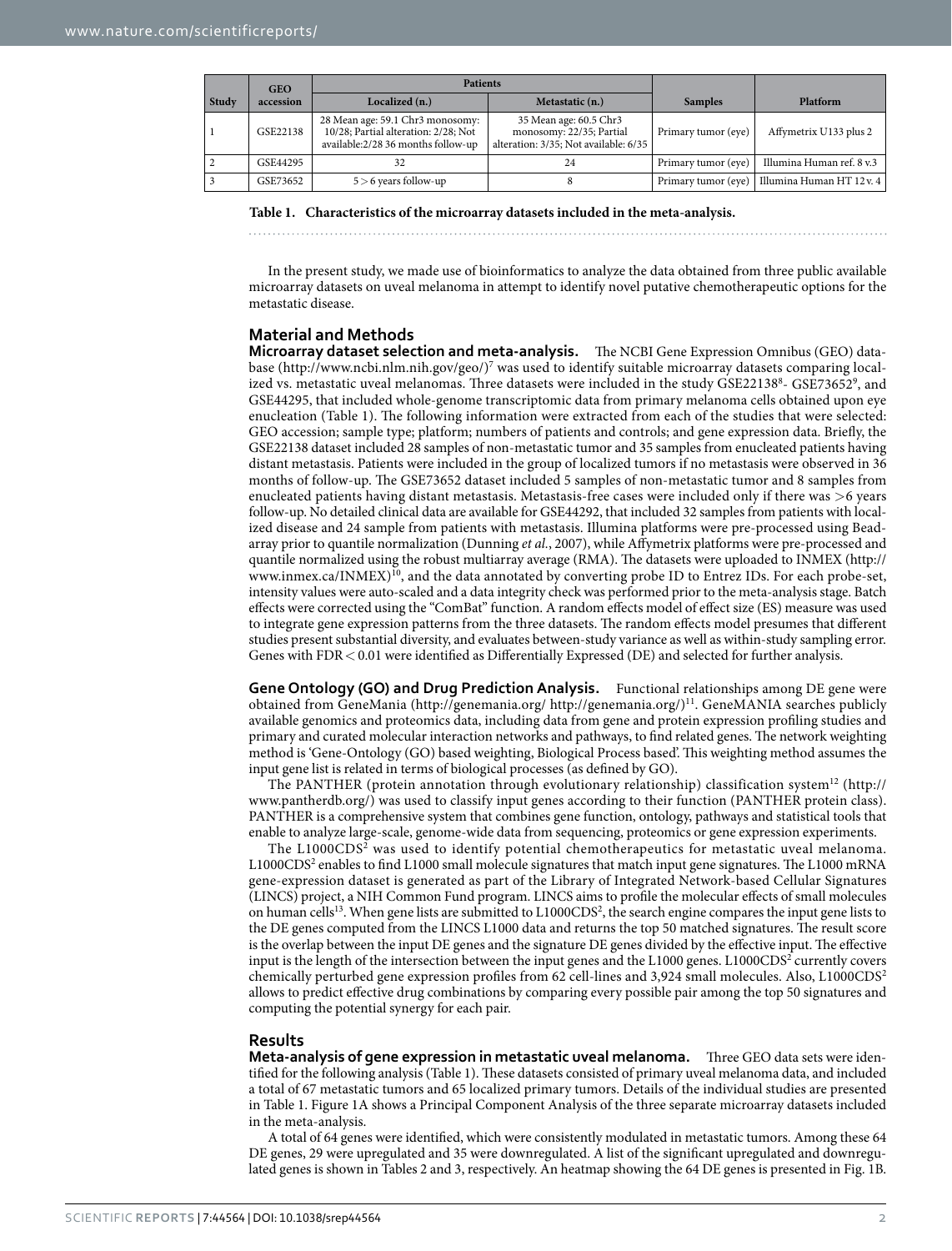

<span id="page-2-0"></span>**Figure 1.** (**A**) Principal Component analysis of GSE73652, GSE44295 and GSE22138. CLASS1 refers to metastatic tumors and CLASS2 to localized tumor; (**B**) Heatmap showing the 64 differentially expressed genes as determined by Random Effect Size Analysis of GSE73652, GSE44295 and GSE22138. 

<span id="page-2-1"></span>

| Name              | <b>Combined Effect Size</b> | <b>FDR</b> |
|-------------------|-----------------------------|------------|
| JPH1              | $-1.1736$                   | 1.5378e-05 |
| TACC <sub>2</sub> | $-0.97146$                  | 0.00059404 |
| SIPA1L2           | $-0.96664$                  | 0.00059404 |
| TYSND1            | $-0.9641$                   | 0.00059404 |
| TMEM161A          | $-0.95064$                  | 0.003168   |
| <b>MCU</b>        | $-0.94061$                  | 0.00094886 |
| PRKDC             | $-0.93729$                  | 0.00094886 |
| MTFR1             | $-0.90776$                  | 0.0015792  |
| SHC1              | $-0.86702$                  | 0.003168   |
| <b>MYEOV</b>      | $-0.86335$                  | 0.003168   |
| VCPIP1            | $-0.85848$                  | 0.003168   |
| CHAC1             | $-0.8543$                   | 0.003168   |
| <b>HPN</b>        | $-0.85398$                  | 0.003168   |
| SUMF2             | $-0.85012$                  | 0.0049617  |
| LIG1              | $-0.83865$                  | 0.0040445  |
| RNF19A            | $-0.83777$                  | 0.0040445  |
| TAF5              | $-0.8377$                   | 0.0040445  |
| HRSP12            | $-0.83574$                  | 0.009672   |
| CDC25B            | $-0.83518$                  | 0.0040445  |
| IMPA1             | $-0.82144$                  | 0.0048032  |
| SGSM2             | $-0.81096$                  | 0.0052385  |
| SRGAP2            | $-0.80528$                  | 0.0057402  |
| MORC2             | $-0.79995$                  | 0.0057952  |
| $C8$ orf $76$     | $-0.79478$                  | 0.0059805  |
| TMEM70            | $-0.79037$                  | 0.0063563  |
| <b>IDE</b>        | $-0.78739$                  | 0.0065272  |
| CHD7              | $-0.78327$                  | 0.0071536  |
| <b>MTDH</b>       | $-0.7758$<br>0.0082124      |            |
| INTS8             | $-0.75952$                  | 0.009672   |

#### **Table 2. List of significantly upregulated genes in metastatic uveal melanoma.**

The functional relationships among the up- and down-regulated genes, respectively, are presented in [Fig. 2A](#page-4-0),B. Among the upregulated genes, the top three represented protein classes were: Transferase, which included phosphatases (CDC25B and IMPA1) and proteases (IDE and TYSND1); Enzyme Modulator, including G protein modulators (SGSM2, SRGAP2 and SIPA1L2) and the protease inhibitor, HPN; Nucleic Acid Binding, i.e. the DNA helicase, CHD7, and the DNA ligase, LIG1 [\(Fig. 2C\)](#page-4-0).

Among the downregulated genes, the top three protein classes represented were: Nucleic Acid Binding, that included DNA binding proteins (H2AFY2, NDN and MBNL1) and RNA binding proteins (ANG, EIF4A2 and EIF4A3); Hydrolase, including the proteases, ABHD6 and LTA4H, and the lipase, PLCD1; Enzyme Modulator, including the G protein modulator, PLCD1, the kinase modulator, HOOK1, and the protease inhibitor, VWA5A ([Fig. 2D\)](#page-4-0).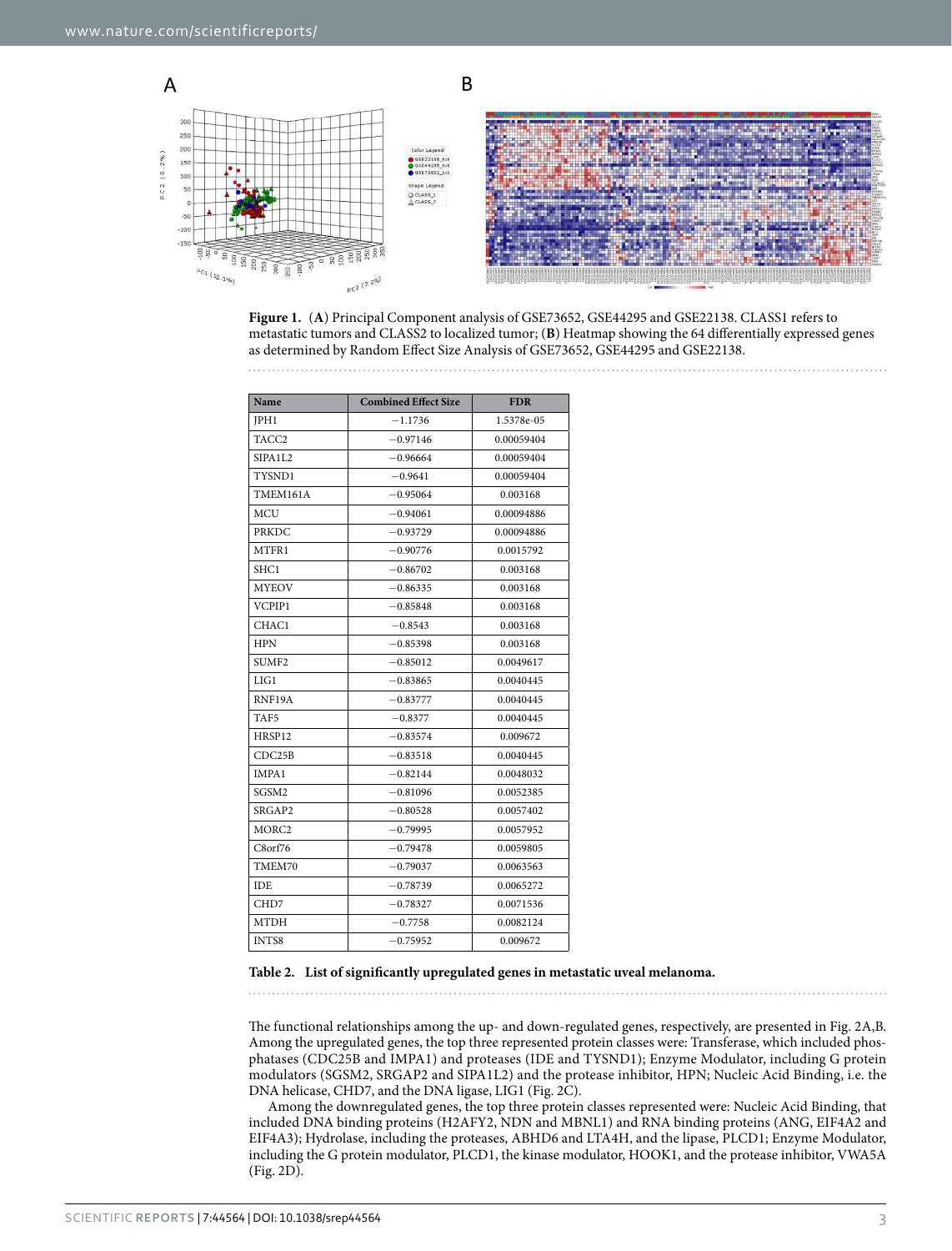<span id="page-3-0"></span>

| Name                            | <b>Combined Effect Size</b> | <b>FDR</b> |
|---------------------------------|-----------------------------|------------|
| PLSCR4                          | 1.1795                      | 0.0072336  |
| RAB11FIP1                       | 1.0587                      | 0.00013411 |
| MEGF10                          | 1.0539                      | 0.00013411 |
| ID2                             | 1.0091                      | 0.00046632 |
| VWA5A                           | 0.93182                     | 0.005083   |
| TRAK1                           | 0.91734                     | 0.0014595  |
| MPPED <sub>2</sub>              | 0.90563                     | 0.0015792  |
| ANG                             | 0.89382                     | 0.0050995  |
| DLC1                            | 0.87069                     | 0.003168   |
| <b>NDN</b>                      | 0.86139                     | 0.003168   |
| PLCD1                           | 0.85619                     | 0.003168   |
| EFCAB1                          | 0.8339                      | 0.004092   |
| ACAA1                           | 0.8233                      | 0.0048032  |
| LPIN1                           | 0.82127                     | 0.0048032  |
| LTA4H                           | 0.81998                     | 0.0048032  |
| BMI1                            | 0.80767                     | 0.0086087  |
| <b>NFIA</b>                     | 0.80698                     | 0.0057402  |
| PRICKLE2                        | 0.80144                     | 0.0057952  |
| H <sub>2</sub> AFY <sub>2</sub> | 0.8013                      | 0.0057952  |
| <b>SETMAR</b>                   | 0.79757                     | 0.0059412  |
| PLOD <sub>2</sub>               | 0.79556                     | 0.0059805  |
| EIF4A2                          | 0.79517                     | 0.0059805  |
| FAM24B                          | 0.79409                     | 0.0059805  |
| ZSCAN18                         | 0.78983                     | 0.0063563  |
| MKRN2                           | 0.78026                     | 0.0071738  |
| <b>F11R</b>                     | 0.77016                     | 0.0084361  |
| HOOK1                           | 0.76951                     | 0.00849    |
| EIF4E3                          | 0.76619                     | 0.0089451  |
| LPAR6                           | 0.76421                     | 0.0092481  |
| MID1                            | 0.7632                      | 0.0091958  |
| ZBTB20                          | 0.76021                     | 0.009672   |
| ABHD6                           | 0.76011                     | 0.009672   |
| MBNL1                           | 0.75836                     | 0.009672   |
| <b>SHE</b>                      | 0.75664                     | 0.0098953  |
| ZNF415                          | 0.75661                     | 0.009672   |

**Table 3. List of significantly downregulated genes in metastatic uveal melanoma.**

**Prediction of novel chemotherapeutics for metastatic uveal melanoma.** The L1000CDS2 web-based utility was used to predict small molecules and drugs targeting the metastatic uveal melanoma gene signature. [Figure 3](#page-4-1) shows a clustergram with the top ranked L1000 perturbations (e.g. those with most anti-similar signatures). The complete list of predicted chemotherapeutics is presented as [Table 4](#page-5-0). Several of these drugs are FDA-approved and already used in the clinic or tested in clinical trials, as indicated in [Table 4.](#page-5-0) Among the predicted chemotherapeutics, the most represented classes were: histone deacetylase inhibitors (that included HDAC6 inhibitor ISOX, BRD-K13810148, Trichostatin A and Vorinostat), and anti-infectious/parasitic drugs (i.e., Clofazimine, Erythromycin ethylsuccinate, Demeclocycline and Quinacrine hydrochloride). The top identified drugs were the following: BRD-K07220430 (Cinnarizine), an anti-histaminic drug used for motion sickness, was predicted for its ability to downregulate CHAC1 and to upregulate MBNL1, LPAR6, PLSCR4, NDN, ABHD6, ZSCAN18 and ZBTB20; Digitoxigenin, for its ability to downregulate CDC25B, IDE, INTS8 and MTDH, while upregulating F11R, ID2, and RAB11FIP1; clofazimine, a fat-soluble iminophenazine used in leprosy, which is able to downregulate CDC25B, CHAC1, and SHC1, and to upregulate ABHD6, PLOD2, PLSCR4, ZBTB20, ZSCAN18. Accordingly, the top three most promising drug combination found were: BRD-K07220430 and Digitoxigenin; Digitoxigenin and OSSK\_645683; BRD-K07220430 and HDAC6 inhibitor ISOX (for the complete list, see [Table 5\)](#page-6-0).

### **Discussion**

Melanoma of the uveal tract accounts for 5% of all melanomas and, with an incidence of about 6 cases per million person–years, represents the most common primary intraocular malignancy<sup>14,15</sup>. Despite improvements in diagnosis and more effective local therapies for primary cancer, the rate of metastatic death has not changed in the past forty years<sup>15</sup>.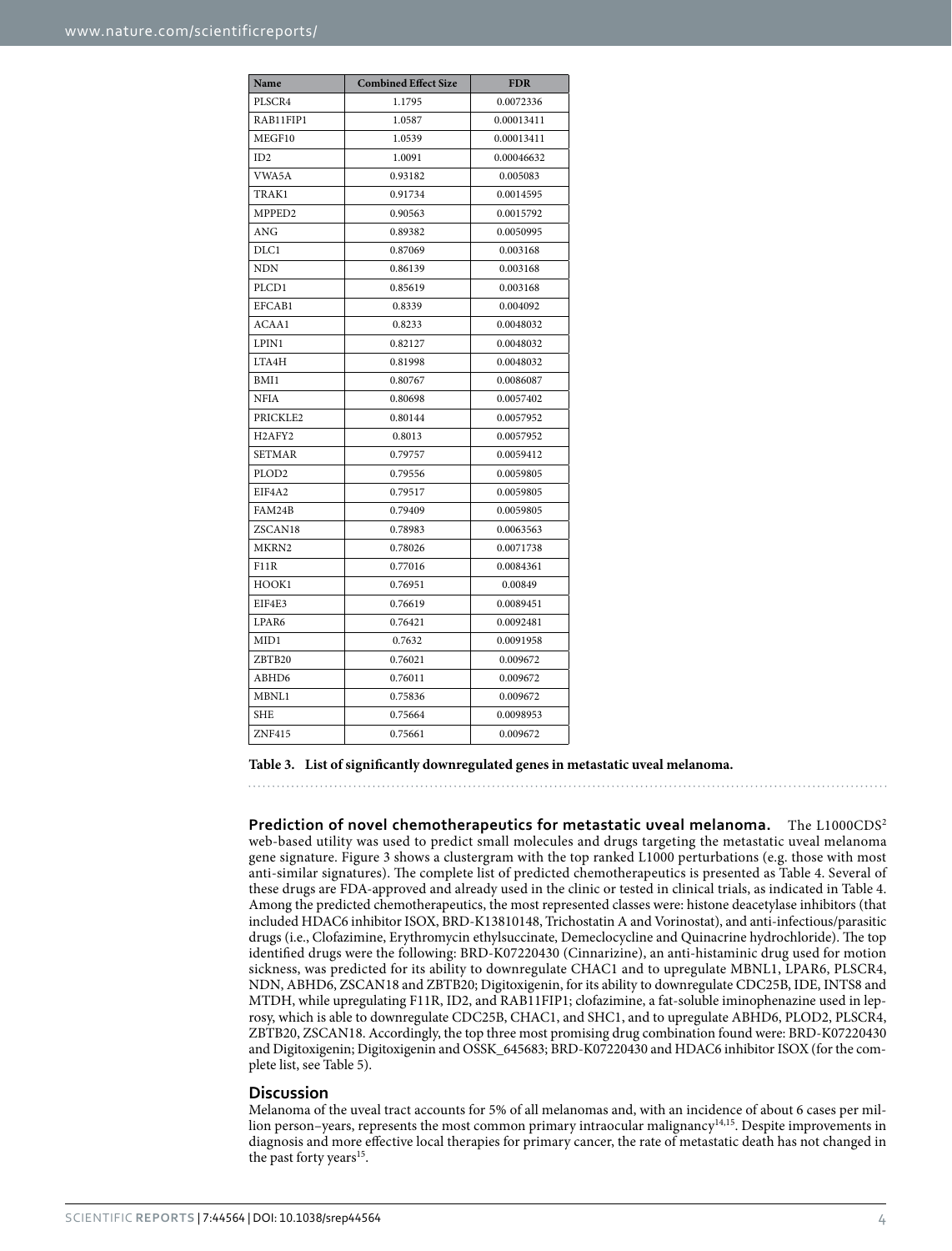

<span id="page-4-0"></span>**Figure 2.** (**A**) Functional network of the significant upregulated genes obtained from the meta-analysis of GSE73652, GSE44295 and GSE22138; (**B**) Functional network of the significant downregulated genes obtained from the meta-analysis of GSE73652, GSE44295 and GSE22138; (**C**) Protein class analysis for the significant upregulated genes obtained from the meta-analysis of GSE73652, GSE44295 and GSE22138; (**D**) Protein class analysis for the significant downregulated genes obtained from the meta-analysis of GSE73652, GSE44295 and GSE22138.



<span id="page-4-1"></span>**Figure 3. Clustergram with the top ranked L1000 perturbations (e.g. those with most anti-similar signatures).** Input genes (rows) are represented by the significantly upregulated (highlighted in red) and downregulated genes (highlighted in blu) obtained from the meta-analysis of GSE73652, GSE44295 and GSE22138. Columns include the top predicted drugs targeting input genes.

Several genes and pathways have been identified to be involved in the progression and metastasis of uveal mel-anoma, such as c-Met<sup>[16](#page-8-13)</sup>, Hepatocyte Growth Factor (HGF)<sup>16,[17](#page-8-14)</sup>, Insulin-like Growth Factor-1 Receptor (IGF-1R)<sup>18</sup>, the CXCL12-CXCR4 pathway<sup>[17](#page-8-14),[19](#page-8-16)</sup>, VEGF<sup>20</sup>, Mda-9/syntenin<sup>[21](#page-8-18)</sup> and the PTP4A3 phosphatase<sup>8</sup>. However, despite

. . . . . . . . . . .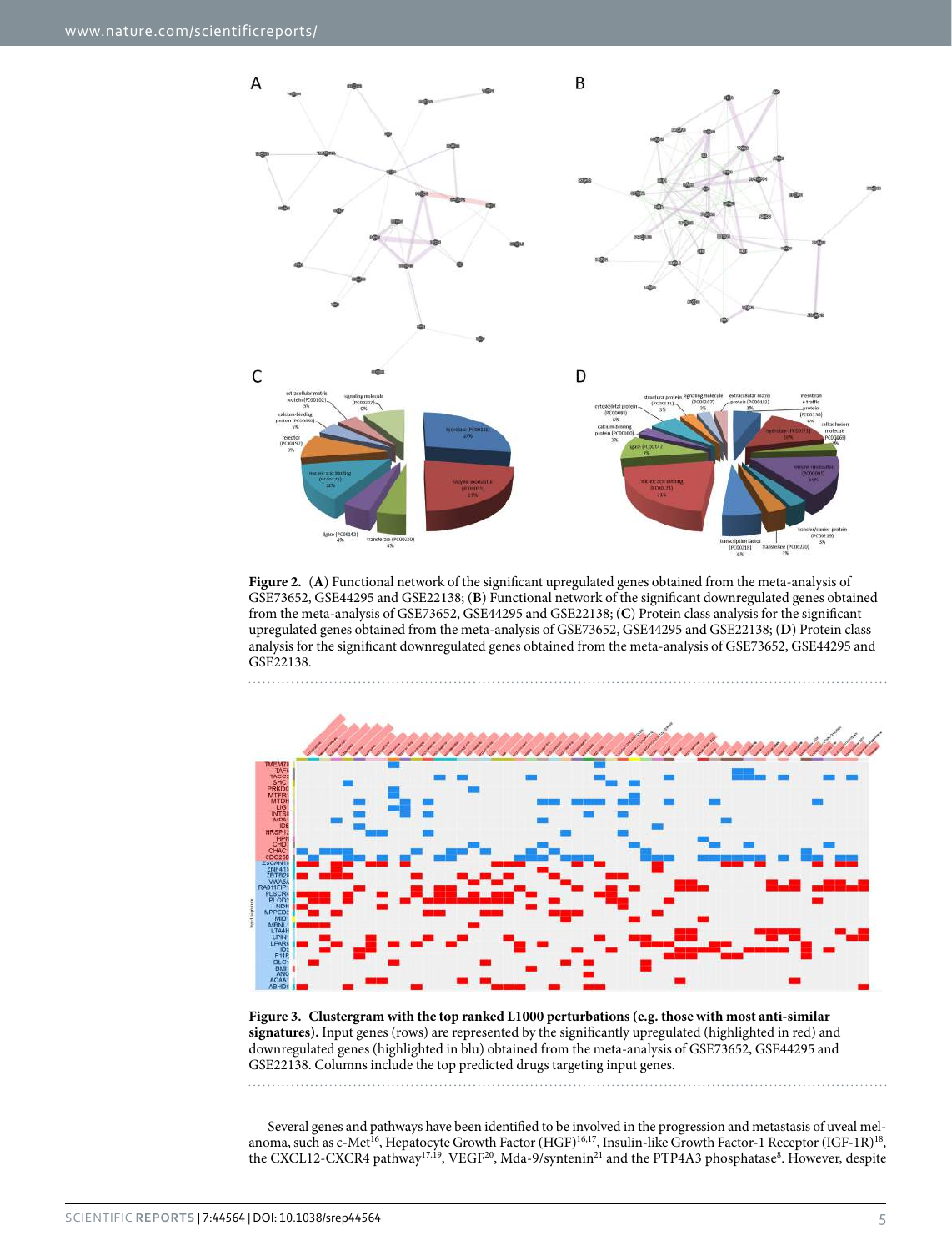<span id="page-5-0"></span>

| Rank         | Score  | Perturbation                     | Class*                                       | FDA status*     | Indications*                                                   |
|--------------|--------|----------------------------------|----------------------------------------------|-----------------|----------------------------------------------------------------|
| $\mathbf{1}$ | 0.1569 | BRD-K07220430 (Cinnarizine)      | Anti-histaminic                              | Approved        | Motion sickness.                                               |
| 2            | 0.1373 | Digitoxigenin                    | Unknown                                      | Not approved    | None                                                           |
| 3            | 0.1373 | clofazimine                      | Antimycobacterial                            | Approved        | Leprosy                                                        |
| 4            | 0.1373 | OSSK_645683                      | Unknown                                      | Not approved    | None                                                           |
| 5            | 0.1373 | MLS-0091942.0001                 | Unknown                                      | Not approved    | None                                                           |
| 6            | 0.1373 | Mesoridazine besylate            | Neuroleptic                                  | Approved        | Schizophrenia                                                  |
| 7            | 0.1176 | HDAC6 inhibitor ISOX             | Histone deacetylase inhibitor                | Not approved    | None                                                           |
| 8            | 0.1176 | BRD-K13810148                    | Histone deacety-lase<br>inhibitor            | Investigational |                                                                |
| 9            | 0.1176 | HY-11005 (BX-912)                | PDK1 inhibitor                               | Not approved    | None                                                           |
| 10           | 0.1176 | SB 334867                        | Orexin antagonist                            | Not approved    | None                                                           |
| 11           | 0.1176 | SC 560                           | Cyclooxygenase inhibitors                    | Not approved    | None                                                           |
| 12           | 0.1176 | ERYTHROMYCIN ETHYLSUCCINATE      | Macrolide antibiotic                         | Approved        | Bacterial infection                                            |
| 13           | 0.1176 | Huperzine A $[(-)$ -Huperzine A] | Reversible<br>acetylcholinesterase inhibitor | Investigational | Alzheimer's disease                                            |
| 14           | 0.1176 | FLUOCINOLONE ACETONIDE           | Glucocorticoid                               | Approved        | Skin disorders                                                 |
| 15           | 0.1176 | PP-110                           | Topical anesthetic                           | Investigational | Hemorrhoids                                                    |
| 16           | 0.1176 | NSC 23766                        | RAC1 inhibitor                               |                 |                                                                |
| 17           | 0.1176 | MLS-0390979                      | Inhibitor of IAPs                            |                 |                                                                |
| 18           | 0.1176 | NCGC00229596-01                  | Unknown                                      | Not approved    | None                                                           |
| 19           | 0.1176 | BRD-K73567619                    | Unknown                                      | Not approved    | None                                                           |
| 20           | 0.1176 | BRD-K24281017                    | Unknown                                      | Not approved    | None                                                           |
| 21           | 0.1176 | BRD-K06217810                    | Unknown                                      | Not approved    | None                                                           |
| 22           | 0.1176 | 5922592                          | Unknown                                      | Not approved    | None                                                           |
| 23           | 0.1176 | BRD-K11778372                    | Unknown                                      | Not approved    | None                                                           |
| 24           | 0.1176 | 1495                             | Unknown                                      | Not approved    | None                                                           |
| 25           | 0.1176 | $G-220$                          | Unknown                                      | Not approved    | None                                                           |
| 26           | 0.1176 | BRD-K61192129                    | Unknown                                      | Not approved    | None                                                           |
| 27           | 0.1176 | BRD-K75958195                    | Unknown                                      | Not approved    | None                                                           |
| 28           | 0.1176 | BRD-K50311478                    | Unknown                                      | Not approved    | None                                                           |
| 29           | 0.1176 | BRD-K96402602                    | Unknown                                      | Not approved    | None                                                           |
| 30           | 0.1176 | BRD-K94920105                    | Unknown                                      | Not approved    | None                                                           |
| 31           | 0.1176 | BRD-K48692744                    | Unknown                                      | Not approved    | None                                                           |
| 32           | 0.1176 | BRD-K12765235                    | Unknown                                      | Not approved    | None                                                           |
| 33           | 0.1176 | BRD-K15715913                    | Unknown                                      | Not approved    | None                                                           |
| 34           | 0.1176 | demeclocycline                   | Semisynthetic tetracycline<br>antibiotic     | Approved        | Lyme disease, acne, and<br>bronchitis                          |
| 35           | 0.1176 | BRD-K49519144                    | Unknown                                      | Not approved    | None                                                           |
| 36           | 0.0980 | trichostatin A                   | Histone deacety-lase<br>inhibitor            | Not approved    | None                                                           |
| 37           | 0.0980 | Dorsomorphin dihydrochloride     | AMPK inhibitor                               | Not approved    | None                                                           |
| 38           | 0.0980 | HDAC6 inhibitor ISOX             | Histone deacety-lase<br>inhibitor            | Not approved    | None                                                           |
| 39           | 0.0980 | 16-HYDROXYTRIPTOLIDE             | Unknown                                      | Not approved    | None                                                           |
| 40           | 0.0980 | BRD-K92317137                    | Unknown                                      | Not approved    | None                                                           |
| 41           | 0.0980 | QUINACRINE HYDROCHLORIDE         | Anti-helmintic                               | Approved        | Giardiasis, cutaneous<br>leishmaniasis,<br>malignant effusions |
| 42           | 0.0980 | HDAC6 inhibitor ISOX             | Histone deacety-lase<br>inhibitor            | Not approved    | None                                                           |
| 43           | 0.0980 | BRD-K84203638                    |                                              | Not approved    | None                                                           |
| 44           | 0.0980 | trichostatin A                   | Histone deacety-lase<br>inhibitor            | Not approved    | None                                                           |
| 45           | 0.0980 | BRD-K92158425                    |                                              | Not approved    | None                                                           |
| 46           | 0.0980 | topotecan hcl                    | DNA topoisomerases<br>inhibitor              | Approved        | Cancer                                                         |
| 47           | 0.0980 | BRD-A60245366                    | Unknown                                      | Not approved    | None                                                           |
| 48           | 0.0980 | EI-293                           | Unknown                                      | Not approved    | None                                                           |
| 49           | 0.0980 | S1003                            | Unknown                                      | Not approved    | None                                                           |
| 50           | 0.0980 | vorinostat                       | Histone deacetylase<br>inhibitors            | Approved        | Cutaneous T-cell<br>lymphoma                                   |

**Table 4. Predicted small molecules and drugs targeting the metastatic uveal melanoma gene signature.** \* Information obtained from DrugBank ([https://www.drugbank.ca/\)](https://www.drugbank.ca/).

Scientific **Reports** | 7:44564 | DOI: 10.1038/srep44564 6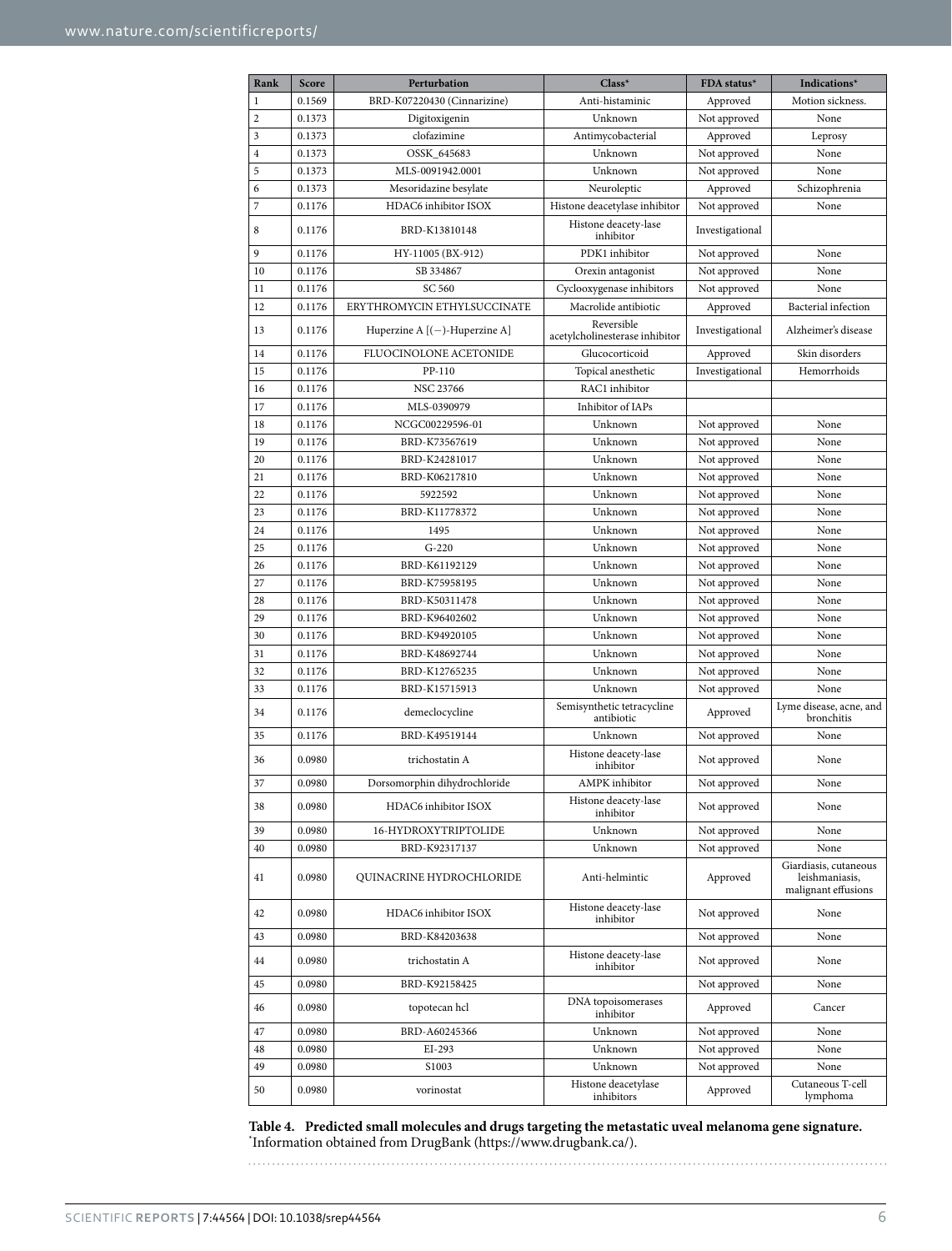<span id="page-6-0"></span>

| Rank           | Score  | Combination              |                                 |
|----------------|--------|--------------------------|---------------------------------|
| $\mathbf{1}$   | 0.2941 | 1. BRD-K07220430         | 2. Digitoxigenin                |
| $\overline{2}$ | 0.2745 | 2. Digitoxigenin         | 4. OSSK_645683                  |
| 3              | 0.2745 | 1. BRD-K07220430         | 7. HDAC6 inhibitor ISOX         |
| $\overline{4}$ | 0.2745 | 1. BRD-K07220430         | 8. BRD-K13810148                |
| 5              | 0.2745 | 1. BRD-K07220430         | 12. ERYTHROMYCIN ETHYLSUCCINATE |
| 6              | 0.2745 | 1. BRD-K07220430         | 18. NCGC00229596-01             |
| 7              | 0.2745 | 1. BRD-K07220430         | 30. BRD-K94920105               |
| 8              | 0.2549 | 2. Digitoxigenin         | 3. clofazimine                  |
| 9              | 0.2549 | 2. Digitoxigenin         | 5. MLS-0091942.0001             |
| 10             | 0.2549 | 2. Digitoxigenin         | 6. Mesoridazine besylate        |
| 11             | 0.2549 | 3. clofazimine           | 7. HDAC6 inhibitor ISOX         |
| 12             | 0.2549 | 4. OSSK_645683           | 7. HDAC6 inhibitor ISOX         |
| 13             | 0.2549 | 6. Mesoridazine besylate | 7. HDAC6 inhibitor ISOX         |
| 14             | 0.2549 | 3. clofazimine           | 8. BRD-K13810148                |
| 15             | 0.2549 | 4. OSSK_645683           | 8. BRD-K13810148                |
| 16             | 0.2549 | 6. Mesoridazine besylate | 8. BRD-K13810148                |
| 17             | 0.2549 | 1. BRD-K07220430         | 9. HY-11005                     |
| 18             | 0.2549 | 5. MLS-0091942.0001      | 10. SB 334867                   |
| 19             | 0.2549 | 4. OSSK 645683           | 12. ERYTHROMYCIN ETHYLSUCCINATE |
| 20             | 0.2549 | 6. Mesoridazine besylate | 12. ERYTHROMYCIN ETHYLSUCCINATE |
| 21             | 0.2549 | 1. BRD-K07220430         | 16. NSC 23766                   |
| 22             | 0.2549 | 4. OSSK_645683           | 16. NSC 23766                   |
| 23             | 0.2549 | 5. MLS-0091942.0001      | 16. NSC 23766                   |
| 24             | 0.2549 | 1. BRD-K07220430         | 17. MLS-0390979                 |
| 25             | 0.2549 | 5. MLS-0091942.0001      | 18. NCGC00229596-01             |
| 26             | 0.2549 | 1. BRD-K07220430         | 20. BRD-K24281017               |
| 27             | 0.2549 | 5. MLS-0091942.0001      | 20. BRD-K24281017               |
| 28             | 0.2549 | 2. Digitoxigenin         | 23. BRD-K11778372               |
| 29             | 0.2549 | 2. Digitoxigenin         | 24.1495                         |
| 30             | 0.2549 | 2. Digitoxigenin         | 25. G-220                       |
| 31             | 0.2549 | 2. Digitoxigenin         | 26. BRD-K61192129               |
| 32             | 0.2549 | 4. OSSK_645683           | 26. BRD-K61192129               |
| 33             | 0.2549 | 2. Digitoxigenin         | 27. BRD-K75958195               |
| 34             | 0.2549 | 1. BRD-K07220430         | 29. BRD-K96402602               |
| 35             | 0.2549 | 1. BRD-K07220430         | 32. BRD-K12765235               |
| 36             | 0.2549 | 1. BRD-K07220430         | 33. BRD-K15715913               |
| 37             | 0.2549 | 2. Digitoxigenin         | 33. BRD-K15715913               |
| $38\,$         | 0.2549 | 3. clofazimine           | 33. BRD-K15715913               |
| 39             | 0.2549 | 5. MLS-0091942.0001      | 33. BRD-K15715913               |
| 40             | 0.2549 | 1. BRD-K07220430         | 39.16-HYDROXYTRIPTOLIDE         |
| 41             | 0.2549 | 1. BRD-K07220430         | 42. HDAC6 inhibitor ISOX        |
| 42             | 0.2549 | 1. BRD-K07220430         | 43. BRD-K84203638               |
| 43             | 0.2549 | 1. BRD-K07220430         | 44. trichostatin A              |
| 44             | 0.2549 | 1. BRD-K07220430         | 46. topotecan hcl               |
| 45             | 0.2549 | 1. BRD-K07220430         | 50. vorinostat                  |
| 46             | 0.2353 | 4. OSSK_645683           | 5. MLS-0091942.0001             |
| 47             | 0.2353 | 1. BRD-K07220430         | 6. Mesoridazine besylate        |
| 48             | 0.2353 | 4. OSSK_645683           | 6. Mesoridazine besylate        |
| 49             | 0.2353 | 4. OSSK_645683           | 9. HY-11005                     |
| 50             | 0.2353 | 5. MLS-0091942.0001      | 9. HY-11005                     |

**Table 5. Top 50 predicted small molecule combinations targeting the metastatic uveal melanoma gene signature.**

. . . . . . . . . . . . . . . . . .

. . . . . . . .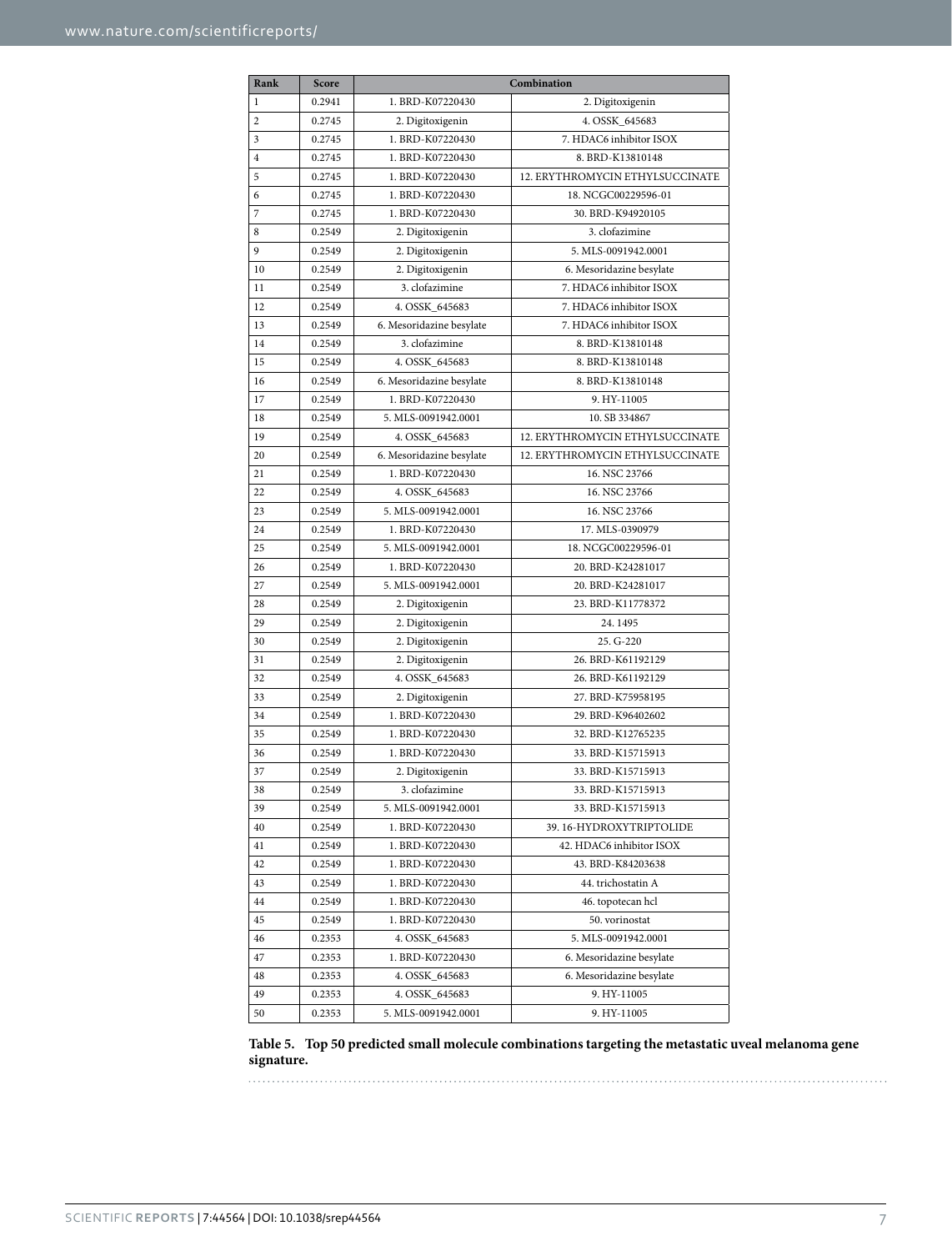increasing knowledge in the biology of uveal melanoma, no therapeutic strategies has been found to be effective. Metastatic uveal melanoma is resistant to current systemic chemotherapy and, to date, no clear role has been established for chemotherapy in several clinical trials, that reported objective response rates <20%[4](#page-8-3) . Single-agent chemotherapies (e.g., dacarbazina, fotemustine, paclitaxel, temozolomide, camptothecin, treosulfan) or combination chemotherapies (e.g. gemcitabine/treosulfan, cisplatin/gemcitabine/treosulfan, carboplatin/paclitaxel/ sorafenib) have shown poor response rates and immunotherapy with ipilimumab, antiangiogenetic treatment strategies using bevacizumab combined with interferon-α2b, temozolomide, or aflibercept have not proven to be superior to chemotherapy<sup>22</sup>.

In order to prevent metastatic disease, several adjuvant studies are also being conducted using ipilimumab, sunitinib, valproic acid, and crizotinib for high-risk patients<sup>[4](#page-8-3)</sup>. Adjuvant treatment with bacillus Calmette-Guerin and interferon-α, as well as, intra-arterial hepatic infusion of fotemustine, have been previously studied in an effort to reduce the occurrence of liver metastasis, but none of these studies has demonstrated significant improvement in metastasis free survival or  $OS<sup>4</sup>$ .

The limited efficacy of current chemotherapies proves the medical need for more effective treatment strategies in metastatic uveal melanoma. In the present study, a meta-analysis of three whole-genome microarray datasets on primary tumor samples from the enucleated eyes of patients with localized or metastatic disease, has been performed in order to investigate the genes associated to the metastatic properties of uveal melanoma and to identify potential chemotherapeutic strategies to be used in metastatic disease.

It was recently developed a 15-gene qPCR-based assay that discriminate between primary uveal melanomas that have a low metastatic risk and a high metastatic risk [23.](#page-8-20) This platform is currently used in a College of American Pathologists (CAP)-accredited Clinical Laboratory Improvement Amendments (CLIA)-certified laboratory on fine needle aspiration samples and on formalin-fixed specimens<sup>23</sup>. A few of the genes screened in this assay correspond to those identified by the current analysis, namely ID2 and LTA4H, among the downregulated genes. Some of the other DE genes, share similar function to those included in the assay, i.e. EIF4A2 and EIF4E2 (to EIF1B).

As regards the putative drugs here identified, some of them are already in clinical use, such as BRD-K07220430 (Cinnarizine)<sup>24</sup>, clofazimine<sup>25</sup>, mesoridazine besylate<sup>[26](#page-8-23)</sup>, erythromycin ethylsuccinate<sup>27</sup>; other are in preclinical development (e.g. HDAC6 inhibitor ISOX)<sup>28</sup> or do not have any known pharmacological target, e.g. OSSK\_645683. Interestingly, some of the identified drugs are histone deacetylase inhibitors (such as, HDAC6 inhibitor ISOX, BRD-K13810148, Trichostatin A and Vorinostat), that have already been shown efficacy on uveal melanoma preclinical models<sup>29-36</sup>. Klisovic and collaborators have shown that the histone deacetylase inhibitor, Depsipeptide (FR901228), inhibits proliferation and induces apoptosis in primary and metastatic human uveal melanoma cell lines<sup>35</sup>, as well as it is able to inhibit *in vitro* uveal melanoma cell lines migration via downregulation of Matrix MetalloProteinases 2, 9 and Membrane Type-1/MMP (MMP-2, MMP-9 and MT-1/MMP) and the upregulation of Tissue Inhibitors of Matrix MetalloProteinases 1 and 2 (TIMP-1 and TIMP-2)<sup>34</sup>. Chen and collaborators have shown that microRNA-137 and microRNA-124a act as a tumor suppressors in uveal melanoma and could be successfully silenced by using the histone deacetylase inhibitor, trichostatin [A32,](#page-9-2)[36](#page-9-3). Landreville and collegues have shown that in three uveal melanoma cell lines (92.1, OCM1A, and Mel202), Trichostatin A was able to reduce the fraction of viable cells and increase the proportion of cells undergoing apoptosis<sup>33</sup>. Also, it was shown that Quisinostat (a Class I and II histone deacetylase inhibitor) inhibited the migration and prolifer-ation of 92.1 and OMM2.3 cell lines in zebrafish xenograft embryos<sup>[30](#page-9-5)</sup>. In addition, the Class III-specific HDAC inhibitor, Tenovin-6, was shown to be able to eradicate cancer stem cells in 92.1 and Mel 270 cells<sup>[29](#page-8-26)</sup>. Venza in 2014[31,](#page-9-6) reported that the Class-I histone deacetylase inhibitor, MS-275, due to its ability to reduce c-FLIP expression, is able to increase TRAIL-induced cell death in uveal melanoma cell lines. MS-275, is currently tested in a Phase 1 study for the treatment of patients with Refractory Solid Tumors, including intraocular melanoma, or Lymphomas (NCT00020579). Vorinostat, a small molecule inhibitor of class I and II histone deacetylases, is currently tested in two Phase 2 Study on Ocular Melanoma With Extraocular Extension, Recurrent Uveal Melanoma and Grade IV Metastatic Uveal Melanoma (NCT00121225, NCT 01587352).

The utility of the present data may reside primarily in the potential identification of effective adjuvant treatments. In light of the fact that there is no therapy for metastatic disease, the most promising strategy to improve survival is to treat patients in an adjuvant setting. Although there might be non- metastasizing melanomas, which never metastasize, even if not treated, however the intra-tumoral genetic heterogeneity suggests an ongoing evolutionary tumoral process<sup>37</sup>. Adjuvant interventions could settle up the uncertainty about the effect of ocular treatment on survival, since some patients might unnecessarily sacrifice their visus in the hope of a longer life-expectancy; while other patients with small melanomas might succumb due to metastasis because treatment has been delayed. Presently, there is no adjuvant approach that improves outcome, but the impact of ocular treatment, in terms of therapeutic benefit, has ethical implications.

The present study has several advantages but also limitations. It represents, to date, the largest meta-analysis comparing metastatic vs. non metastatic uveal melanomas, encompassing whole-genomic data from a total of 132 patients. A strict and rigorous statistics has been applied to data in order to sort out the most relevant genes characterizing the spreading of tumor to the liver. Among the upregulated genes, the highest effect size was detected for JPH1, encoding for Junctophilin-1, a component of junctional complexes between the plasma membrane and endoplasmic/sarcoplasmic reticulum, providing functional cross-talk between the cell surface and intracellular calcium release channels ([http://www.genecards.org/cgi-bin/carddisp.pl?gene](http://www.genecards.org/cgi-bin/carddisp.pl?gene=JPH1)=JPH1). Among the significant downregulated genes, the gene with the highest effect size was PLSCR4, encoding for the Phospholipid Scramblase 4, which has been found to be strongly expressed in the neuropil of malignant gliomas and in cytoplasm of liver cancers, colorectal cancers and malignant melanomas ([http://www.proteinatlas.](http://www.proteinatlas.org/ENSG00000114698-PLSCR4/cancer) [org/ENSG00000114698-PLSCR4/cancer](http://www.proteinatlas.org/ENSG00000114698-PLSCR4/cancer)). Comparing to the original analysis, the PTP4A3 phosphatases and the cancer-testis antigen, PRAME, were dropped out because of too little statistical significance. In addition, although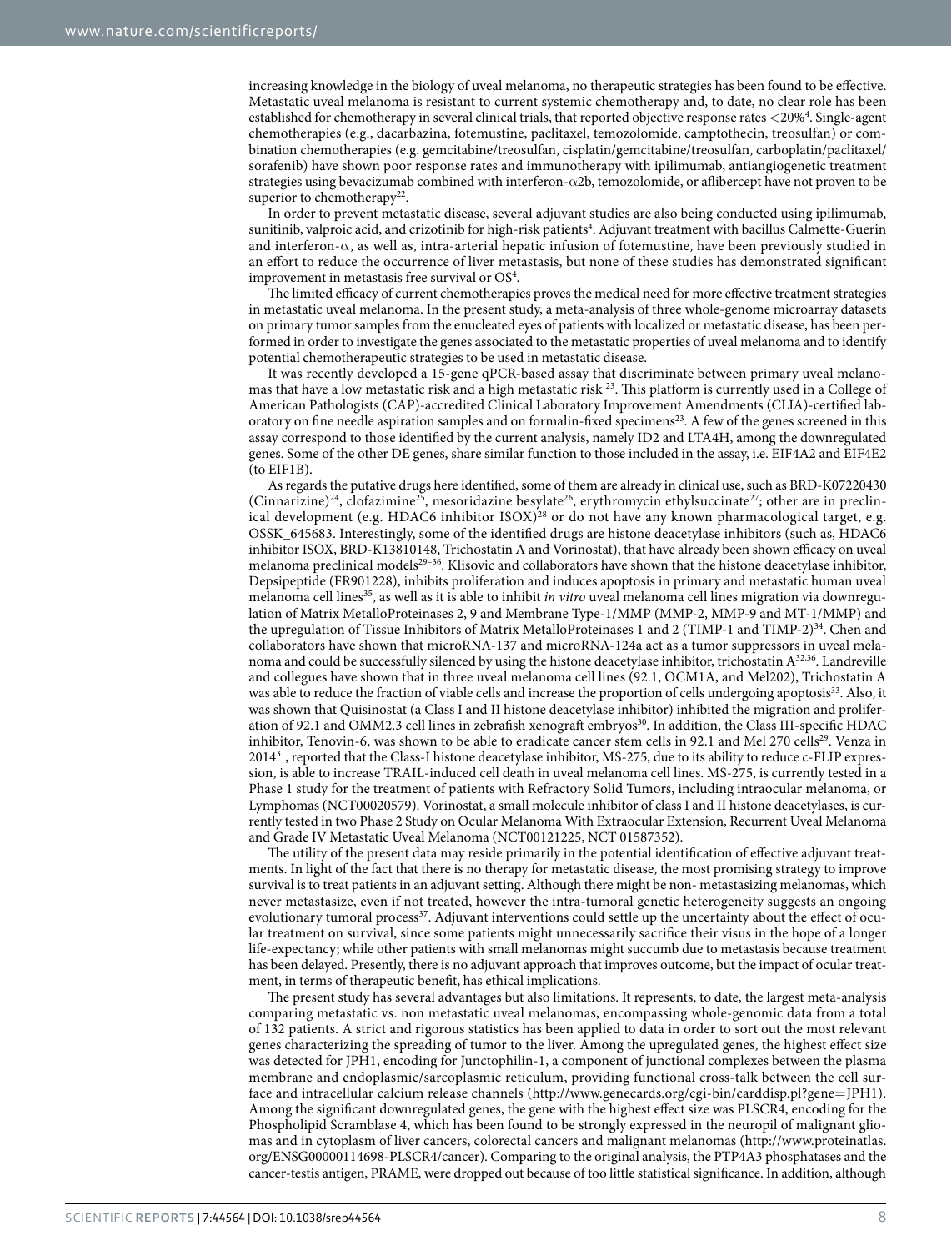the role of the PKC, MAPK and PI3K/AKT/mTOR signaling cascades has been extensively examined in uveal melanoma[38–40](#page-9-8), however, whole genome transcriptomic analysis may fail to detect their modulation, because of the primary contribution related to post-transcriptional modifications. Also, our analysis was very statistical stringent (FDR < 0.01), and this may account for the differences from previously published work<sup>1</sup>. Furthermore, the discrepancies with previous analysis may be due to the enlargement of the number of samples which could influence DE genes detection as respect to smaller sample groups.

Investigating the genes found to be significantly modulated in the present analysis may help to identify the molecular mechanisms involved in the liver metastasis of uveal melanoma, and may allow the identification of novel pharmacological targets for the prevention and treatment of liver involvement. Moreover, our study was aimed at predicting putative pharmacological schemes to apply as adjuvant or curative therapy, making use of the Library of Integrated Network-based Cellular Signatures (LINCS) project database. The repurposing of drugs currently approved for use in the clinical setting may expedite the design of phase II-III clinical trials, being cost-effective and reducing the risks associated with early stages of drug development<sup>41</sup>. The highest ranking scores were found for Cinnarizine, Digitoxigenin and Clofazimine. Cinnarizine has already been shown to be effective *in vitro* against lymphoma and multiple myeloma<sup>42</sup> and to inhibit melanogenesis in mouse B16 melanoma cell[s43,](#page-9-11) and Clofazimine was found effective in preclinical models of pancreatic ductal adenocarcinoma and triple-negative breast cancer $44,45$  $44,45$  $44,45$ .

However, this study has also limitations. Despite the practicality of this bioinformatic approach, there are drawbacks to point out. First, the efficacy of a drug is more complex than the simple match of expression profiles. Drugs have to reach tissue-specific concentrations to exert an effect, and the route and timing of administration is essential for the drug to be effective and to limit side effects. A preliminary *in vitro* testing on both primary and established cancer cell lines will be required before running pilot phase II clinical trials. On the other hand, for successful result of the clinical trials, the appropriate selection and recruitment of patients will be also key to evaluate the potential activity of the compounds in the clinical setting.

#### **References**

- <span id="page-8-0"></span>1. Zhang, Y., Yang, Y., Chen, L. & Zhang, J. Expression analysis of genes and pathways associated with liver metastases of the uveal melanoma. *BMC Med*. *Genet*. **15,** 29 (2014).
- <span id="page-8-1"></span>2. McLaughlin, C. C. *et al.* Incidence of noncutaneous melanomas in the U.S. *Cancer* **103,** 1000–7 (2005).
- <span id="page-8-2"></span>3. Shields, J. A., Shields, C. L., De Potter, P. & Singh, A. D. Diagnosis and treatment of uveal melanoma. *Semin*. *Oncol*. **23,** 763–7 (1996).
- <span id="page-8-3"></span>4. Chattopadhyay, C. *et al.* Uveal melanoma: From diagnosis to treatment and the science in between. *Cancer* **122,** 2299–2312 (2016).
- 5. Diener-West, M. *et al.* The COMS randomized trial of iodine 125 brachytherapy for choroidal melanoma, III: initial mortality findings. COMS Report No. 18. *Arch*. *Ophthalmol*. (*Chicago*, *Ill*. *1960*) **119,** 969–82 (2001).
- 6. Egger, E. *et al.* Eye retention after proton beam radiotherapy for uveal melanoma. *Int*. *J*. *Radiat*. *Oncol*. *Biol*. *Phys*. **55,** 867–80 (2003). 7. Clough, E. & Barrett, T. In 93–110, doi: 10.1007/978-1-4939-3578-9\_5 (2016).
- <span id="page-8-5"></span><span id="page-8-4"></span>
- 8. Laurent, C. *et al.* High PTP4A3 Phosphatase Expression Correlates with Metastatic Risk in Uveal Melanoma Patients. *Cancer Res*. **71,** 666–674 (2011).
- <span id="page-8-7"></span><span id="page-8-6"></span>9. Field, M. G. *et al.* PRAME as an Independent Biomarker for Metastasis in Uveal Melanoma. *Clin*. *Cancer Res*. **22,** 1234–1242 (2016).
- 10. Xia, J. *et al.* INMEX–a web-based tool for integrative meta-analysis of expression data. *Nucleic Acids Res*. **41,** W63–70 (2013).
- <span id="page-8-8"></span>11. Zuberi, K. *et al.* GeneMANIA Prediction Server 2013 Update. *Nucleic Acids Res*. **41,** W115–W122 (2013).
- <span id="page-8-9"></span>12. Mi, H., Poudel, S., Muruganujan, A., Casagrande, J. T. & Thomas, P. D. PANTHER version 10: expanded protein families and functions, and analysis tools. *Nucleic Acids Res*. **44,** D336–D342 (2016).
- <span id="page-8-10"></span>13. Duan, Q. *et al.* LINCS Canvas Browser: interactive web app to query, browse and interrogate LINCS L1000 gene expression signatures. *Nucleic Acids Res*. **42,** W449–60 (2014).
- <span id="page-8-11"></span>14. Weis, E. *et al.* Management of uveal melanoma: a consensus-based provincial clinical practice guideline. *Curr*. *Oncol*. **23,** e57–64 (2016).
- <span id="page-8-12"></span>15. Singh, A. D., Turell, M. E. & Topham, A. K. Uveal Melanoma: Trends in Incidence, Treatment, and Survival. *Ophthalmology* **118,** 1881–1885 (2011).
- <span id="page-8-13"></span>16. Peruzzi, B. & Bottaro, D. P. Targeting the c-Met signaling pathway in cancer. *Clin*. *Cancer Res*. **12,** 3657–60 (2006).
- <span id="page-8-14"></span>17. Di Cesare, S. *et al.* Expression and migratory analysis of 5 human uveal melanoma cell lines for CXCL12, CXCL8, CXCL1, and HGF. *J*. *Carcinog*. **6,** 2 (2007).
- <span id="page-8-15"></span>All-Ericsson, C. *et al.* Insulin-like growth factor-1 receptor in uveal melanoma: a predictor for metastatic disease and a potential therapeutic target. *Invest*. *Ophthalmol*. *Vis*. *Sci*. **43,** 1–8 (2002).
- <span id="page-8-16"></span>19. Scala, S. *et al.* CXC chemokine receptor 4 is expressed in uveal malignant melanoma and correlates with the epithelioid-mixed cell type. *Cancer Immunol*. *Immunother*. **56,** 1589–1595 (2007).
- <span id="page-8-17"></span>20. Franco, R. et al. "CXCR4-CXCL12 and VEGF correlate to uveal melanoma progression". *Front. Biosci.* (*Elite Ed*). 2, 13–21 (2010).
- <span id="page-8-18"></span>21. Gangemi, R. *et al.* Mda-9/Syntenin Is Expressed in Uveal Melanoma and Correlates with Metastatic Progression. *PLoS One* **7,** e29989 (2012).
- <span id="page-8-19"></span>22. Buder, K., Gesierich, A., Gelbrich, G. & Goebeler, M. Systemic treatment of metastatic uveal melanoma: review of literature and future perspectives. *Cancer Med*. **2,** 674–86 (2013).
- <span id="page-8-20"></span>23. Harbour, J. W. A prognostic test to predict the risk of metastasis in uveal melanoma based on a 15-gene expression profile. *Methods Mol*. *Biol*. **1102,** 427–40 (2014).
- <span id="page-8-21"></span>24. Scholtz, A.-W., Ilgner, J., Loader, B., Pritschow, B. W. & Weisshaar, G. Cinnarizine and dimenhydrinate in the treatment of vertigo in medical practice. *Wien*. *Klin*. *Wochenschr*. **128,** 341–347 (2016).
- <span id="page-8-22"></span>25. Cholo, M. C., Mothiba, M. T., Fourie, B. & Anderson, R. Mechanisms of action and therapeutic efficacies of the lipophilic antimycobacterial agents clofazimine and bedaquiline. *J*. *Antimicrob*. *Chemother*. dkw426, doi: 10.1093/jac/dkw426 (2016).
- <span id="page-8-23"></span>26. Aguilar, S. J. An open study of mesoridazine (Serentil) in chronic schizophrenics. *Dis*. *Nerv*. *Syst*. **36,** 484–9 (1975).
- <span id="page-8-24"></span>27. Rogers, G. B., Bruce, K. D., Martin, M. L., Burr, L. D. & Serisier, D. J. The effect of long-term macrolide treatment on respiratory microbiota composition in non-cystic fibrosis bronchiectasis: an analysis from the randomised, double-blind, placebo-controlled BLESS trial. *Lancet Respir*. *Med*. **2,** 988–996 (2014).
- <span id="page-8-25"></span>28. Butler, K. V. *et al.* Rational Design and Simple Chemistry Yield a Superior, Neuroprotective HDAC6 Inhibitor, Tubastatin A. *J*. *Am*. *Chem*. *Soc*. **132,** 10842–10846 (2010).
- <span id="page-8-26"></span>29. Dai, W., Zhou, J., Jin, B. & Pan, J. Class III-specific HDAC inhibitor Tenovin-6 induces apoptosis, suppresses migration and eliminates cancer stem cells in uveal melanoma. *Sci*. *Rep*. **6,** 22622 (2016).